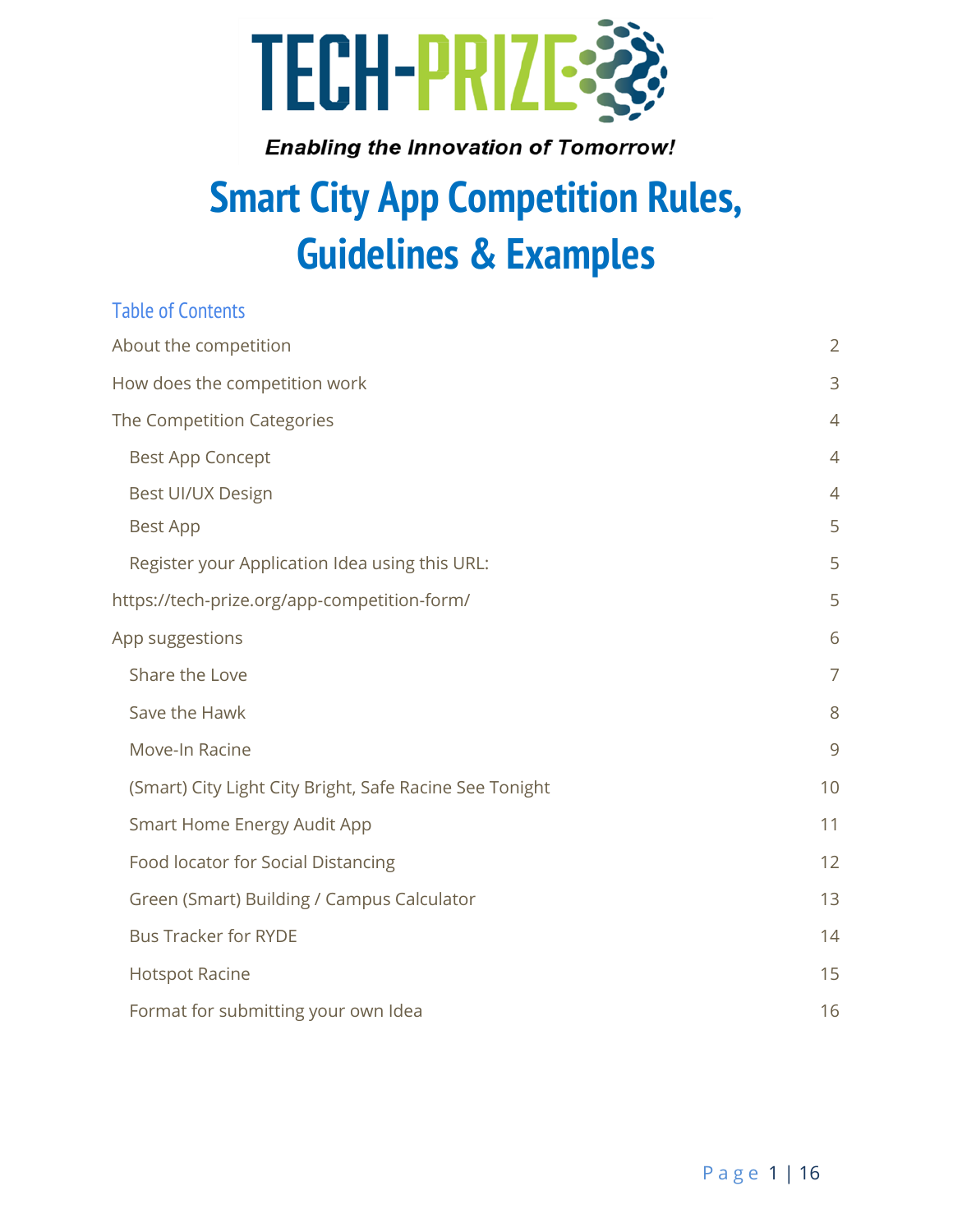

# <span id="page-1-0"></span>**About the competition**

This year the Tech-Prize App Competition is focused on Smart-City applications. The Tech-Prize Smart City Problem Solving Challenge is an Open-Ended APP development competition. The objective of the competition is to promote and reward IT development Skills and Creativity while solving some pressing social and infrastructure challenges in our community. The Open-Ended Competition means the participants can participate even if their App is not completely Developed.

In the 1960's Racine was identified as "Invention City". More patents were created, on a per-capita basis, than anywhere else in the nation. Tech-Prize desires to replicate that energy and creativity to reclaim that title. As a first step, Racine competed in and won a national smart-city competition based on the vision of this community in the future.

With this background in mind, Tech-Prize desires to motivate applications that support the smart-city objectives – and we are open to any great ideas that you might have.

While we've offered some ideas (see below), your submission can provide any functionality or service that you'd like. Keep in mind that our SMART City efforts include 3 primary objectives: Focus on improvements in the use of Energy, Transportation, and Communication for our citizens. Applications that provide value in these areas will be most desired.

Tech-Prize Smart City Problem Solving Challenge is an Open-Ended APP development competition. The objective of the competition is to promote and reward IT development Skills and Creativity while solving some pressing social and infrastructure challenges in our community.

The Open-Ended Competition means the participants can participate even if their App is not completely Developed. Each Submission is evaluated on the following criteria:

- 1. The originality of Concept
- 2. The complexity of the Solution
- 3. Revenue Model
- 4. Features and Functionality
- 5. Technical Documentation
- 6. User Interface Design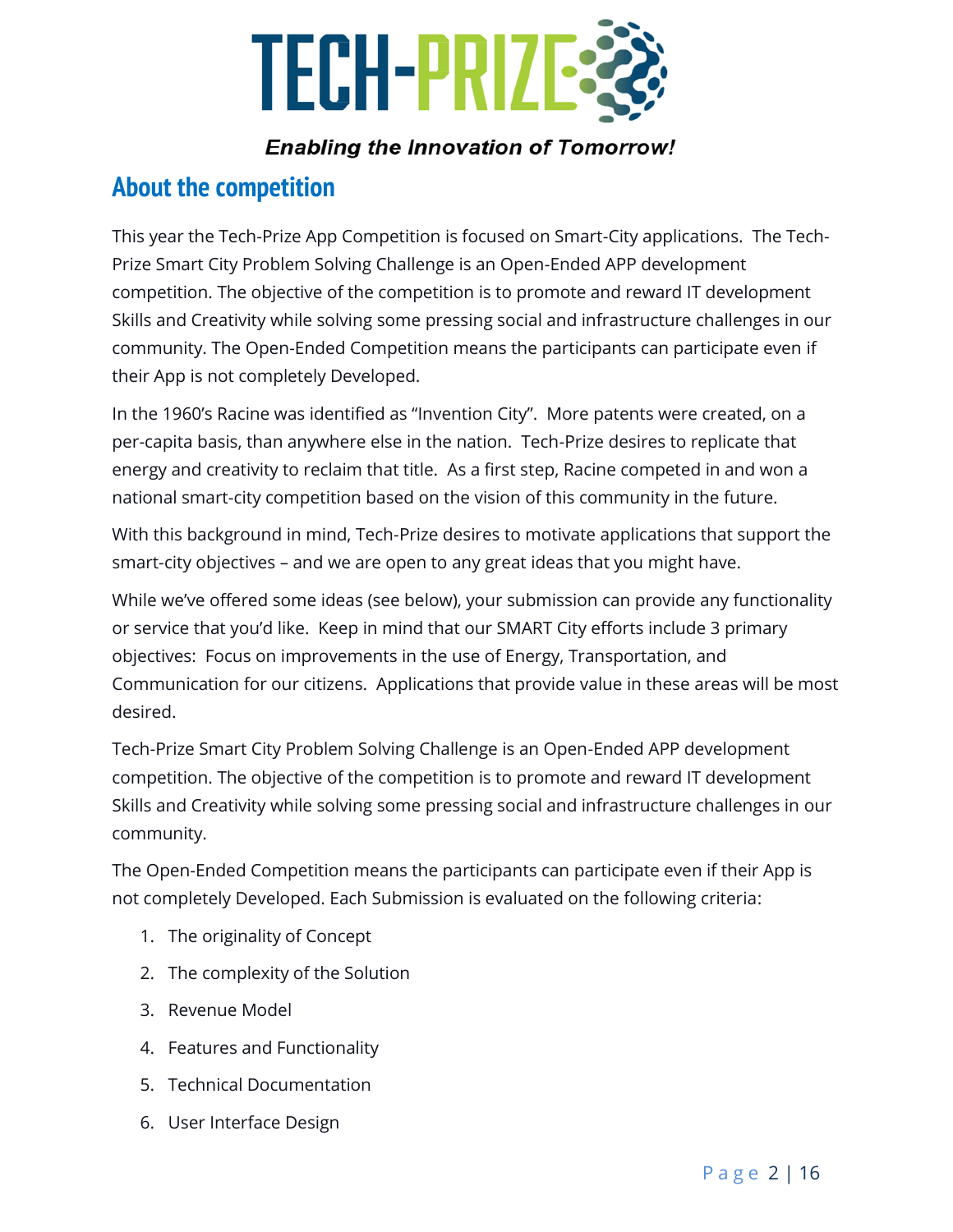

- 7. User Experience / Application Flow
- 8. Quality of Click Through Mockup
- 9. Quality of Finished App.
- 10. Final Pitch and Presentation.

# <span id="page-2-0"></span>**How does the competition work?**

- The contest is open to all ages and educational levels.
- Teams can register on the App Dev Competition Page on the Tech-Prize website [\(www.tech-prize.org/app-dev-competition\)](http://www.tech-prize.org/app-dev-competition), any time before August 15, 2022. The final submission deadline is August 15, 2022, at midnight.
- There is no entry fee.
- Participants can come up with their original concept or choose one of the sample concepts.
- The participants are expected to use their own equipment and computers, giving them the freedom to work in their environment
- There are no restrictions on operating systems, development tools, programming platforms, frameworks, or languages.
- Participants may work from any location. Participants may form teams, and the teams may have any number of members.
- This is a competition to showcase your creativity and programming ability. All submissions must be designed and developed by team members. Any integrations with Open Source or Commercial API, Libraries, or Development platforms must be declared in the technical document of the submission.

#### IMPORTANT: Participants retain all rights to any application they develop.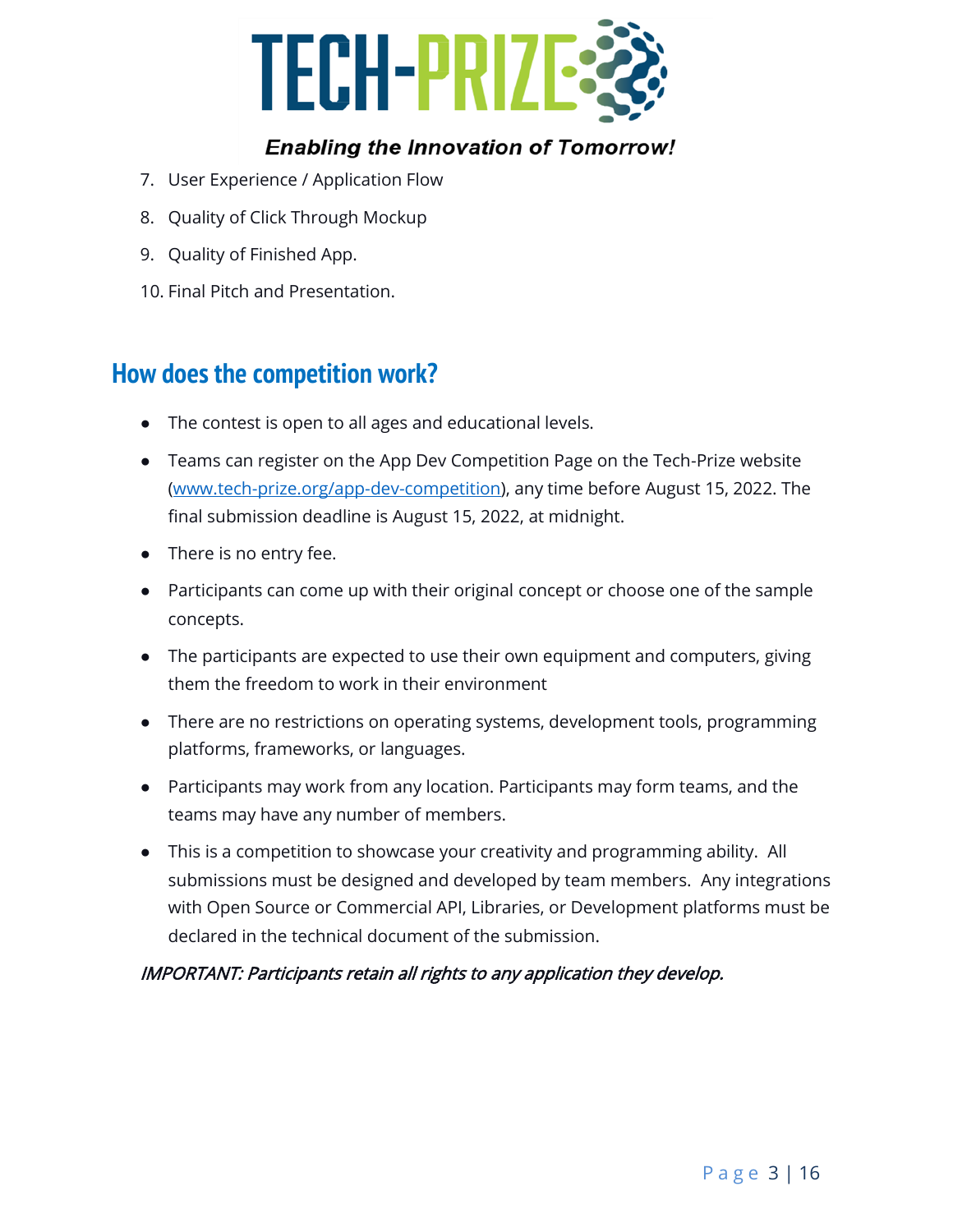

# <span id="page-3-0"></span>**The Competition Categories**

There will be three main prize categories and three prizes in each category as follows:

# <span id="page-3-1"></span>**Best App Concept**

- This prize is based on the concept of the App.
- The Sample App concepts, and their derivatives are not eligible for this prize
- The App UI or Code does not have to be completed, but an overview of the approach planned for the development is required and a project plan must be provided.
- Submission Requirements
	- Concept document minimum 250 words maximum 1000 Words
	- Information provided in the concept document must clearly define the application concept, Benefits of the application and who will use the application and some of the key features of the application.

# <span id="page-3-2"></span>**Best UI/UX Design**

- This prize is based on the visual design of the APP
- Any of the Sample App concepts and their derivatives provided by Tech-Prize as well as any other original concepts are eligible for this award.
- This award is based on the App UI design and the Application process flow. A fully functional and Coded App is not a requirement.
- An entry in this category is automatically eligible for the Best App concept category as long as it does not use the Tech-Prize provided App concepts.
- Submission Requirements
	- Concept document minimum 250 words maximum 1000 Words
	- Information provided in the concept document must clearly define the application concept, Benefits of the application and who will use the application and some of the key features of the application.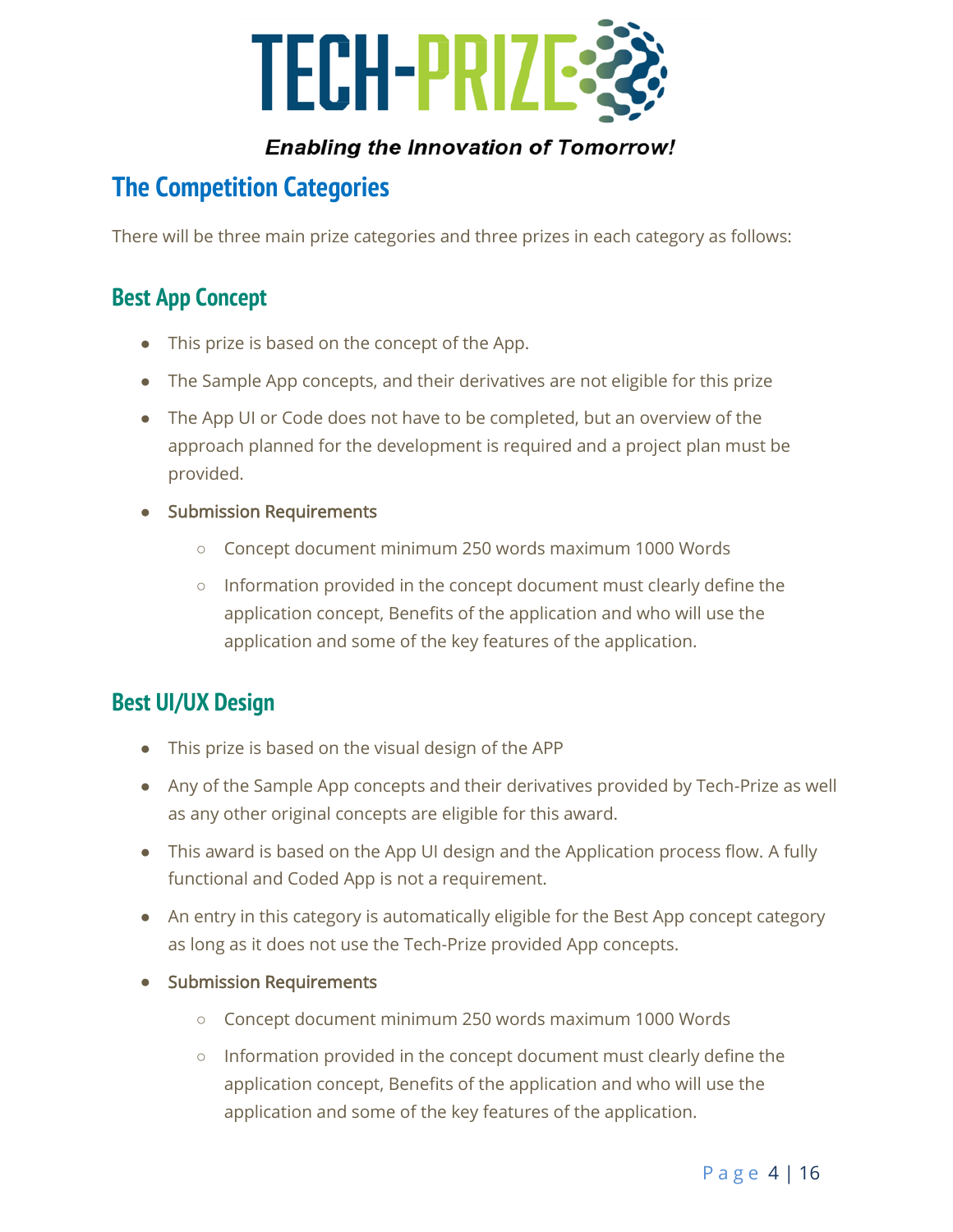

○ Documents to illustrate process flow and User Interface of the application. Tech-Prize recommends using free version of UI designing software such as [https://www,figma,com/,](https://www.figma.com/) InVision, Axure RP, Moqups, Lucidchart, Adobe XD, Mockflow, Balsamiq, Marvel.

# <span id="page-4-0"></span>**Best App**

- This prize is based on the visual design of the APP
- Any of the Sample App concepts and their derivatives provided by Tech-Prize as well as any other original concepts are eligible for this award.
- This award is based on the App UI design and the Application process flow. Fully functional and Coded App is not a requirement.
- An entry in this category is automatically eligible for the Best App concept category as long as it does not use the Tech-Prize provided App concepts.
- Submission Requirements
	- Fully coded and working version of the App Binary or link to an App Store to download the App
	- Concept document minimum 250 words maximum 1000 Words
	- Information provided in the concept document must clearly define the application concept, Benefits of the application and who will use the application and some of the key features of the application.
	- If all the features are not yet completed, present documents to illustrate process flow and User Interface of the application. Tech-Prize recommends using free version of UI designing software such as [https://www,figma,com/,](https://www.figma.com/) InVision, Axure RP, Moqups, Lucidchart, Adobe XD, Mockflow, Balsamiq, Marvel.

# <span id="page-4-1"></span>**Register your Application Idea using this URL:**

<span id="page-4-2"></span><https://tech-prize.org/app-competition-form/>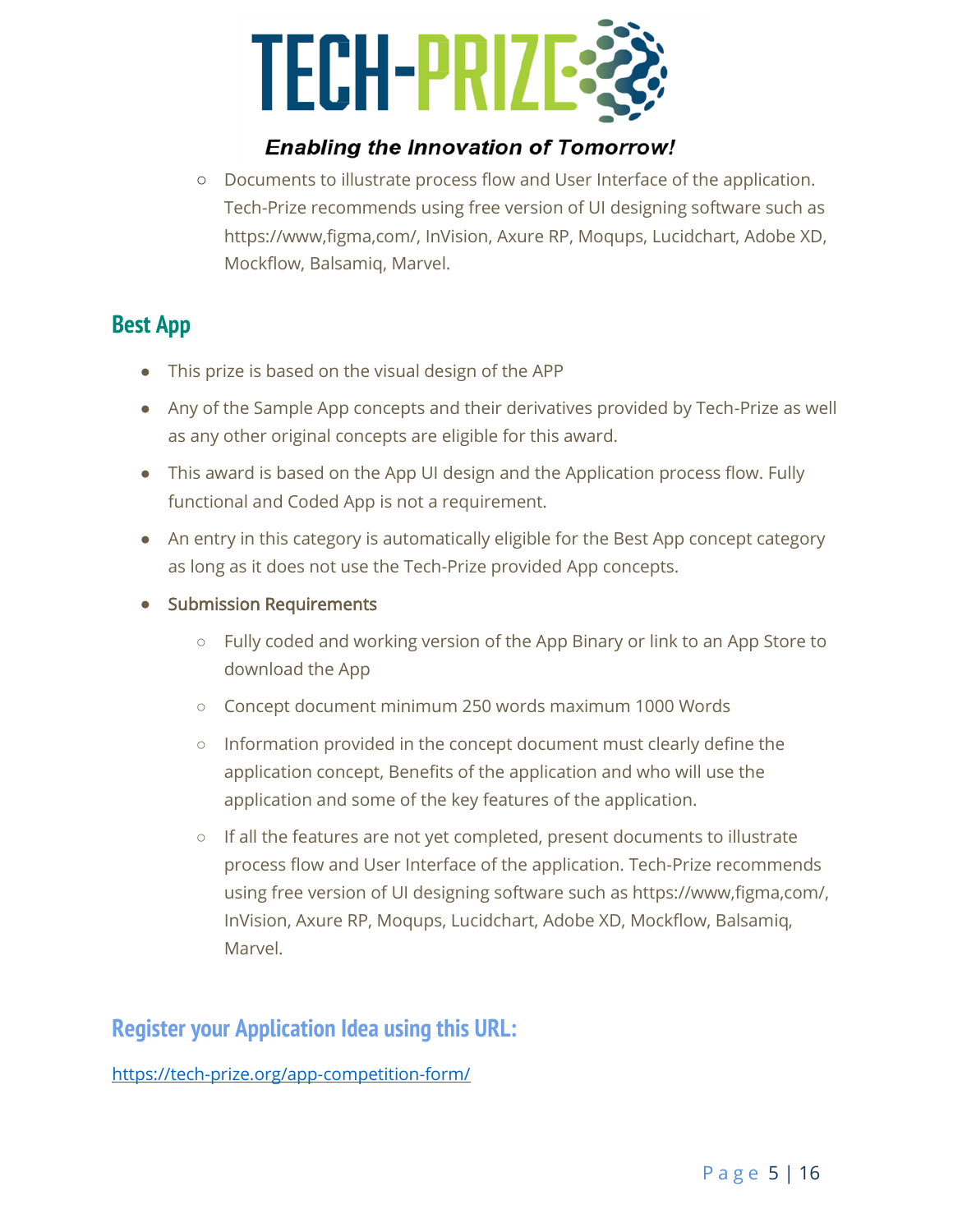

# <span id="page-5-0"></span>**App suggestions**

This section contains some ideas for your consideration.

## IMPORTANT: Tech-Prize has not conducted any patent research and does not guarantee that these or similar ideas are not executed by others.

The participants can use these ideas as is or modify them using their own creativity. Some Apps may need Public Data Sources that may not be available for the prototype, (for example Bus location, GIS data), use of simulators, or sample data is encouraged.

#### <span id="page-5-1"></span>IMPORTANT: Keep in mind that original ideas will score better than these examples.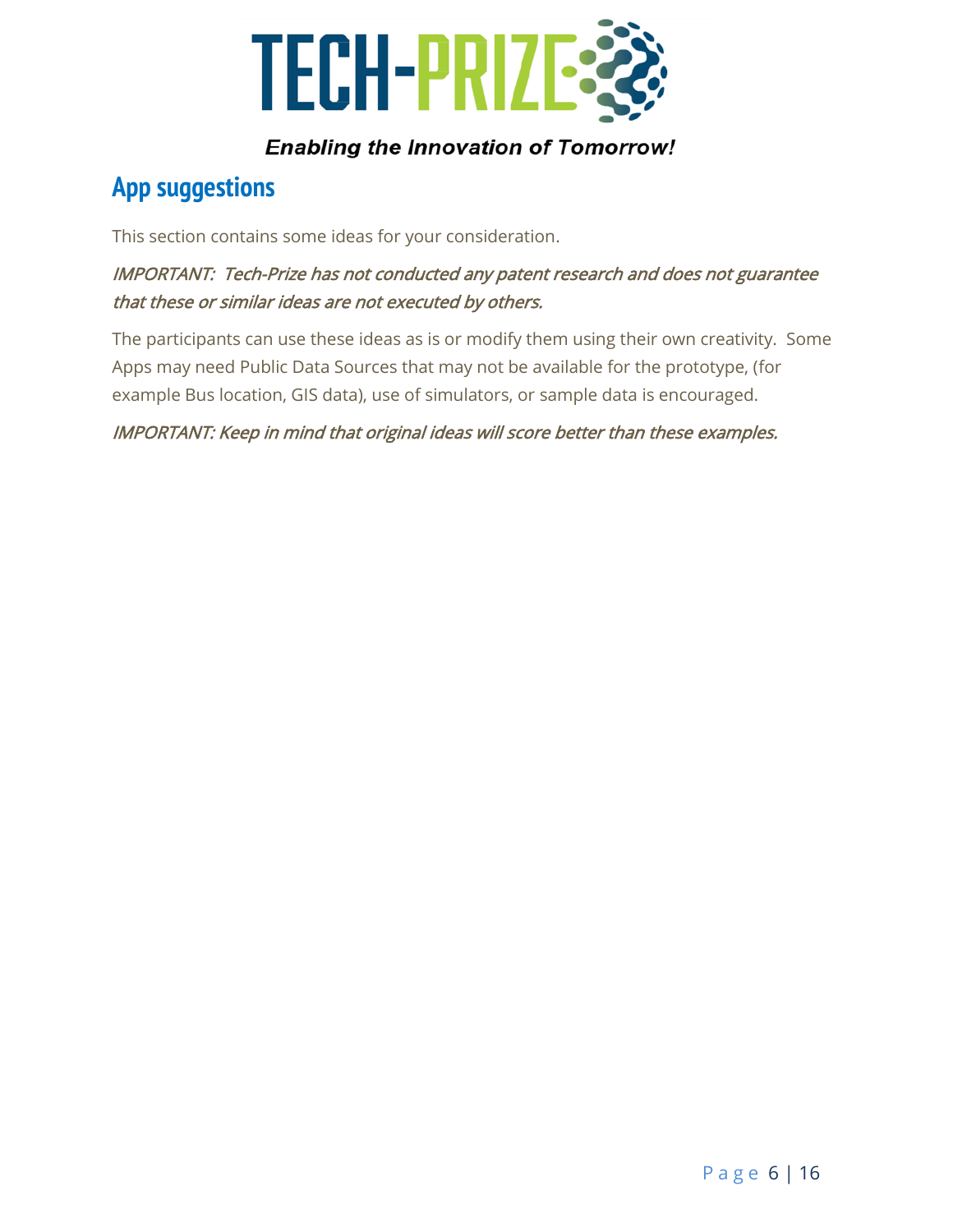

# **Share the Love**

#### Problem to Solve

Give your old Appliance or Furniture second life and help a family in need.

Sometimes, if we do not find a good home for a slightly used appliance or furniture or you do not have a second pair of hands to help the moving of the item, it ends up in a landfill. Not an earth-friendly act. Especially, when there are many good homes that can be benefited.

| <b>Key Features</b> |                                                                                                               |
|---------------------|---------------------------------------------------------------------------------------------------------------|
| $\mathbf{1}$        | Donors can upload pictures and information about the Item to donate.                                          |
| $\overline{2}$      | Interested parties can claim the Item.                                                                        |
| 3                   | A volunteer can enlist to help.                                                                               |
| 4                   | IRS value calculator for determining the value of the donation (or link to external<br>service like Goodwill) |
| 5                   | Directory of organizations that pick up the donations                                                         |
| 6                   | Directory of Repair Technicians / Furniture Refurbishers                                                      |
| $\overline{7}$      | Ability to display advertisements or Google AdMob integration                                                 |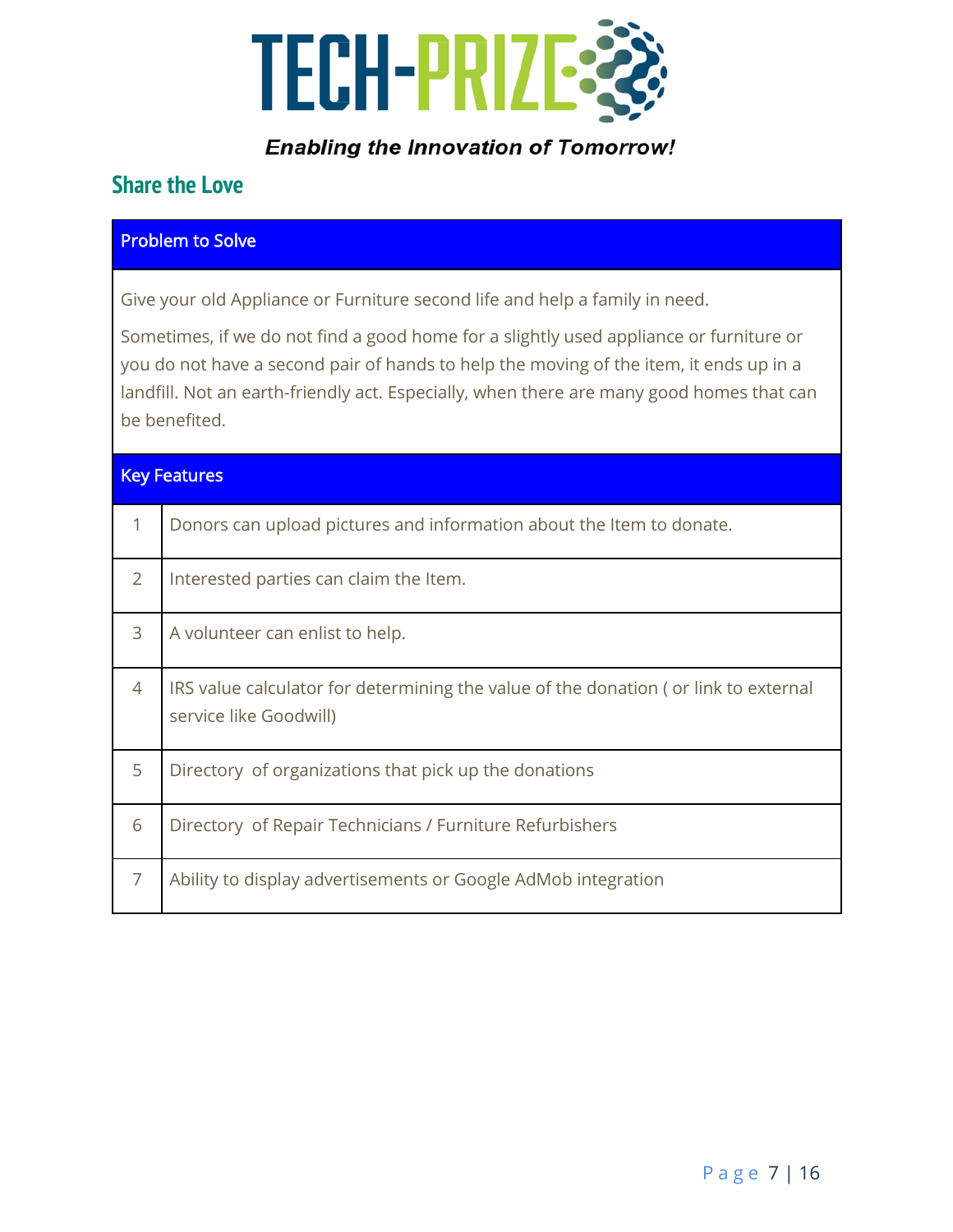

# <span id="page-7-0"></span>**Save the Hawk**

|                                                                                                                                                                     | <b>Problem to Solve</b>                                                                      |  |
|---------------------------------------------------------------------------------------------------------------------------------------------------------------------|----------------------------------------------------------------------------------------------|--|
| Racine's Kestrel Hawk landfill is filling fast, an App that can reduce solid waste, promotes<br>recycling and composting to increase the life span of the landfill. |                                                                                              |  |
| <b>Key Features</b>                                                                                                                                                 |                                                                                              |  |
| 1                                                                                                                                                                   | Day counter for potential last date for Racine Kestrel Hawk Landfill                         |  |
| $\overline{2}$                                                                                                                                                      | Track and record your own trash disposed of, brownie points when one shows the<br>decline    |  |
| 3                                                                                                                                                                   | User-submitted ideas for Reducing Solid Waste                                                |  |
| 4                                                                                                                                                                   | User-submitted Composting Ideas                                                              |  |
| 5                                                                                                                                                                   | Ability to publish Garage Sales (what is sold in Garage Sale does not go in the<br>landfill) |  |
| 6                                                                                                                                                                   | Instagram like a gallery to showcase ideas for reuse.                                        |  |
| $\overline{7}$                                                                                                                                                      | Ability to display advertisements or Google AdMob integration                                |  |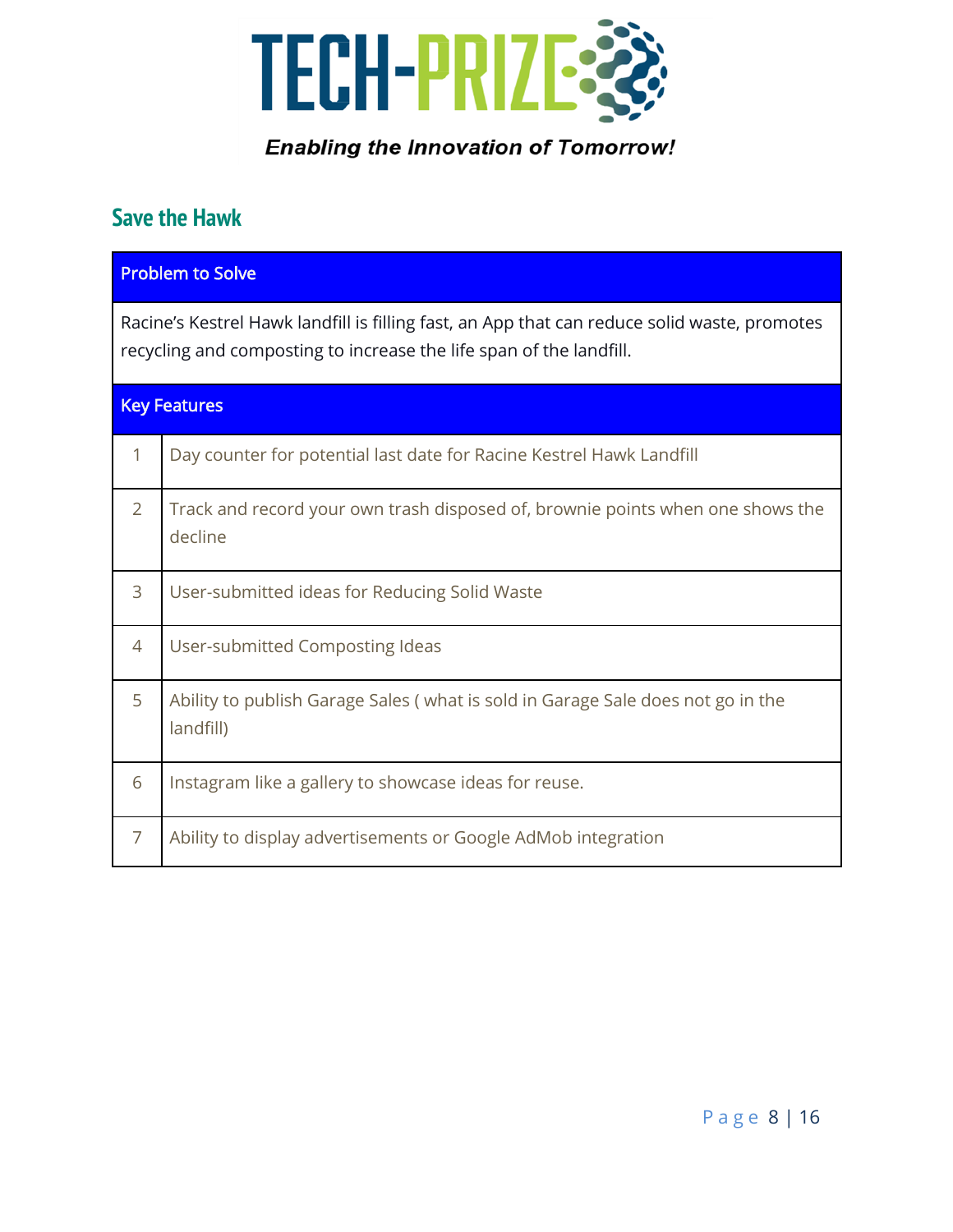

# <span id="page-8-0"></span>**Move-In Racine**

|                | <b>Problem to Solve</b>                                                                                                                                                                                                                                                               |  |
|----------------|---------------------------------------------------------------------------------------------------------------------------------------------------------------------------------------------------------------------------------------------------------------------------------------|--|
|                | Thanks to the efforts of VGR and Tech-Prize more people want to move to Racine. Let us<br>make it easy for them to find their Home based on what they need                                                                                                                            |  |
|                | <b>Key Features</b>                                                                                                                                                                                                                                                                   |  |
| 1              | Directory of Home and Apartments                                                                                                                                                                                                                                                      |  |
| $\overline{2}$ | Integration with MLS, GIS, County Real Estate Tax Data                                                                                                                                                                                                                                |  |
| 3              | Integration with Virtual Tour / VR walkthrough                                                                                                                                                                                                                                        |  |
| $\overline{4}$ | Ability to filter data based on User Preferences such as:<br>Zip Code<br>$\bullet$<br>Area features (Distance from Gym, Schools or Grocery Stores)<br>$\bullet$<br>House features # of Room, Bedrooms, Bathrooms, Floors<br>Community features such as Swimming Pool, Amenities, etc. |  |
| 5              | Directory of Renters, Real Estate Agents, and Brokers                                                                                                                                                                                                                                 |  |
| 6              | Ability to display advertisements or Google AdMob integration                                                                                                                                                                                                                         |  |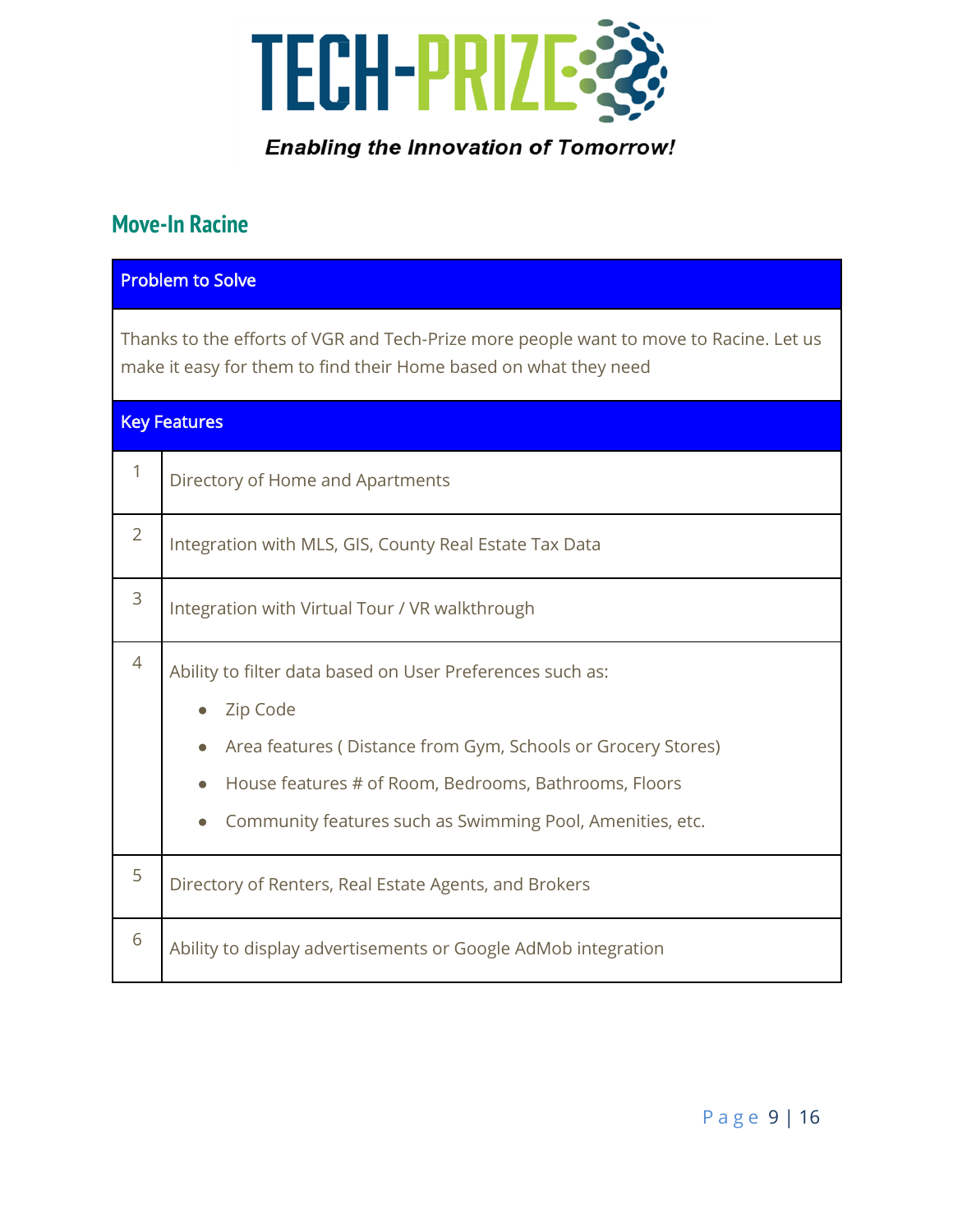

# <span id="page-9-0"></span>**(Smart) City Light City Bright, Safe Racine See Tonight**

#### Problem to Solve

Properly lit streets are the best way to make a safe street, but keeping bright lights on all the time can waste resources and cost money. Wouldn't it be nice if on a foggy day city lights turn on automatically to lighten the area, or the lights turn them off when not needed without any human intervention? What if the lights turn on or off based on the traffic and or crowd density?

#### Key Features

|                | <b>Smart Sensors Integration</b>                                                       |
|----------------|----------------------------------------------------------------------------------------|
| $\overline{2}$ | Integration with GIS systems                                                           |
| 3              | Visual map showing Smart lights and their State (On or Off)                            |
| 4              | Ability to adjust the Parameters that drives On / Off Behavior                         |
| 5              | Ability to display advertisements or Google AdMob integration                          |
| 6              | Sustainability Calculator that calculator savings compared to traditional Street Light |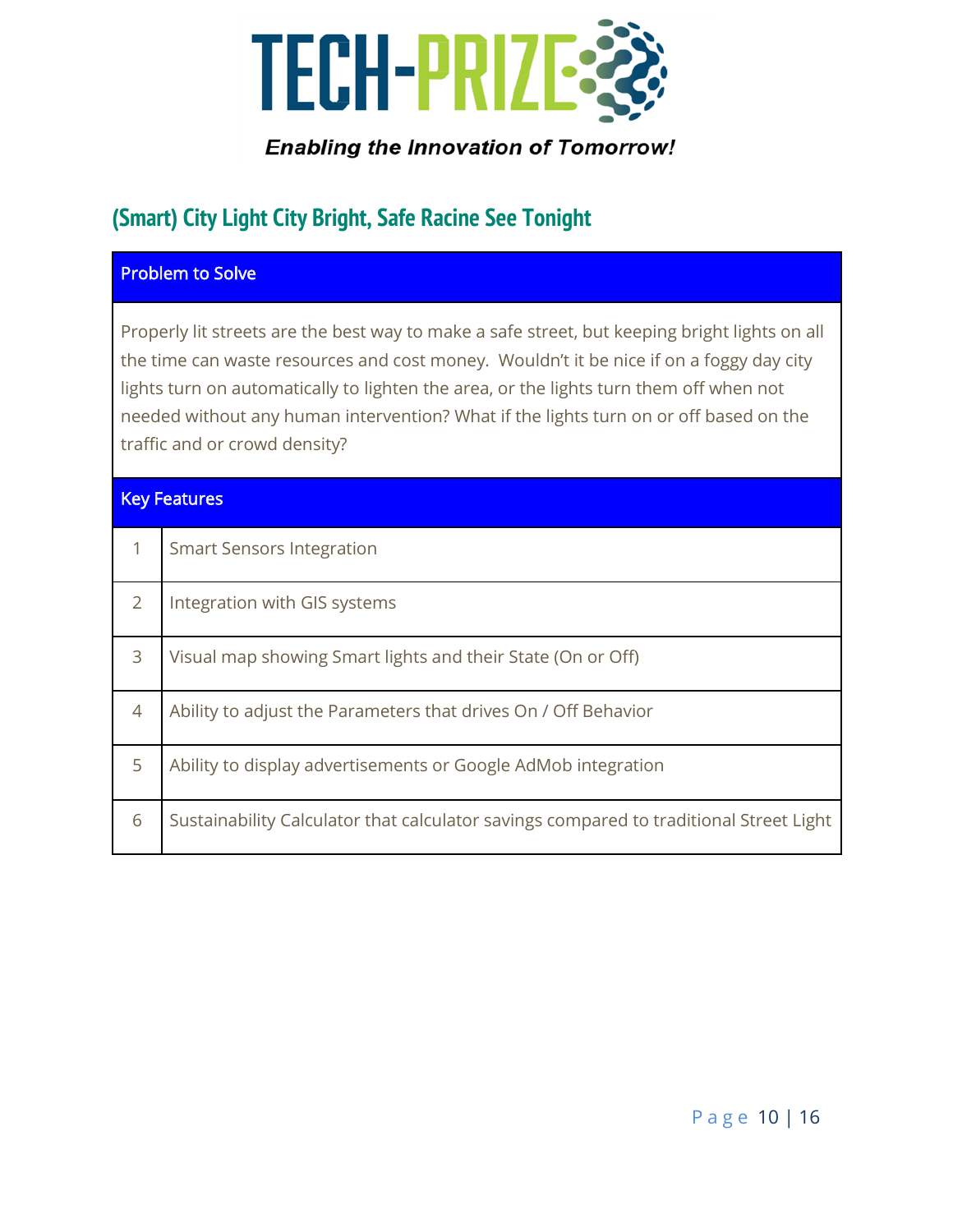

# <span id="page-10-0"></span>**Smart Home Energy Audit App**

|                                                                                                                                                                                                                                                                                        | <b>Problem to Solve</b>                                                                                                                                                               |  |
|----------------------------------------------------------------------------------------------------------------------------------------------------------------------------------------------------------------------------------------------------------------------------------------|---------------------------------------------------------------------------------------------------------------------------------------------------------------------------------------|--|
| There are many points in an average house where the energy or natural resources are<br>being wasted without the knowledge of the owner. SMART devices can help improve<br>efficiency. Awareness of consumption can lead to reduced usage with a positive impact<br>on the environment. |                                                                                                                                                                                       |  |
|                                                                                                                                                                                                                                                                                        | <b>Key Features</b>                                                                                                                                                                   |  |
| $\mathbf{1}$                                                                                                                                                                                                                                                                           | Ability to add Property Information such as a unique identifier that does not<br>disclose Personal Identifiable Information                                                           |  |
| $\overline{2}$                                                                                                                                                                                                                                                                         | User can input house dimensions similar to MLS listings                                                                                                                               |  |
| 3                                                                                                                                                                                                                                                                                      | Add all the appliances and fixtures that use resources such as Gas, Electricity, and<br>Water.                                                                                        |  |
| $\overline{4}$                                                                                                                                                                                                                                                                         | The app compares the Usage data to Regional Aggregate data. For example,<br>compare the properties of Electricity Consumption/Sq Ft to that of Average<br>Electricity per Sq FT, etc. |  |
| 5                                                                                                                                                                                                                                                                                      | Record and Track consumption data                                                                                                                                                     |  |
| 6                                                                                                                                                                                                                                                                                      | Provide useful information and tips to reduce consumption                                                                                                                             |  |
| 7                                                                                                                                                                                                                                                                                      | Use SMART sensors to measure data                                                                                                                                                     |  |
| 8                                                                                                                                                                                                                                                                                      | Ability to compare data with Utility bills                                                                                                                                            |  |
| 9                                                                                                                                                                                                                                                                                      | Ability to display advertisements or Google AdMob integration                                                                                                                         |  |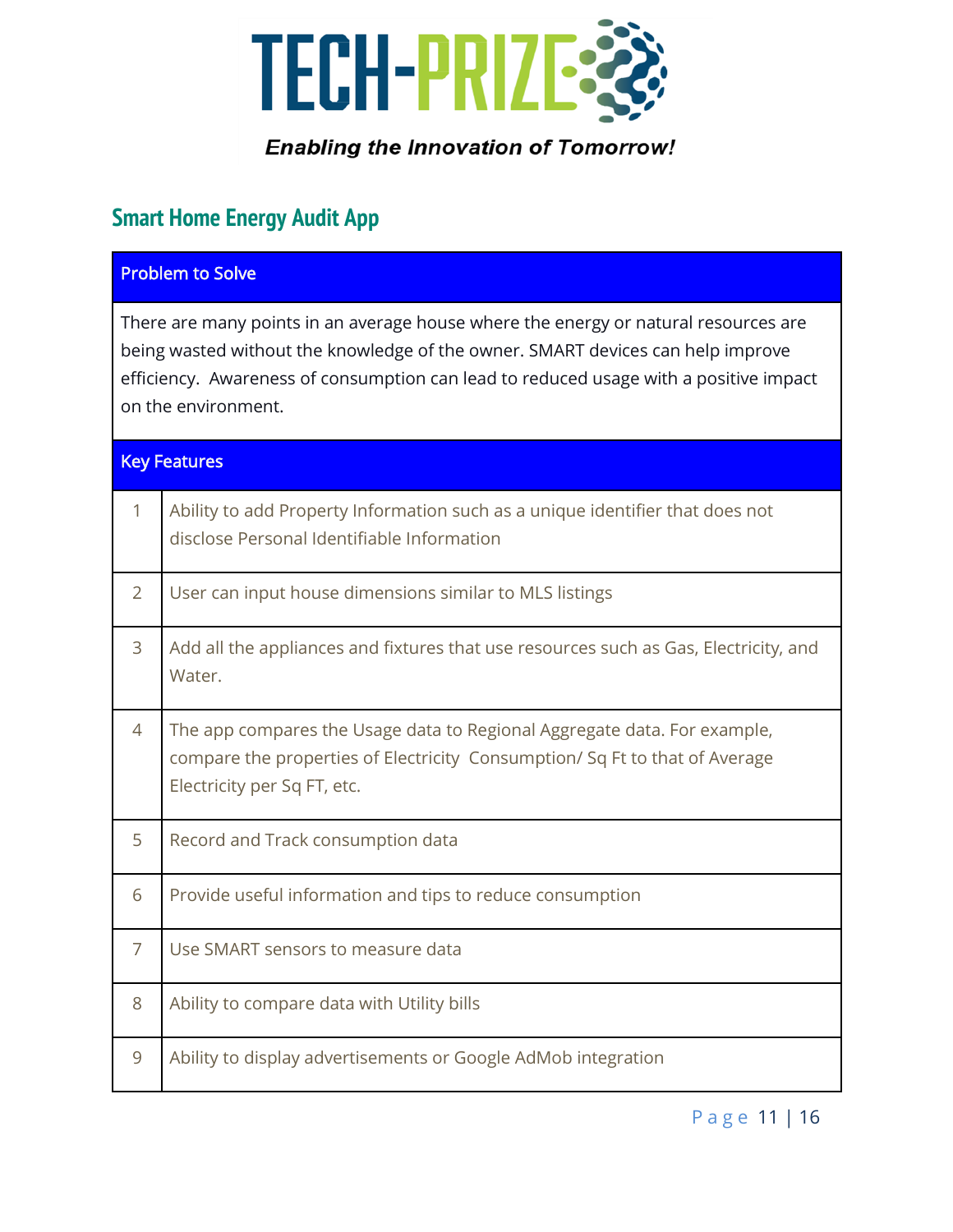

# <span id="page-11-0"></span>**Food locator for Social Distancing**

#### Problem to Solve

I'm hungry for wings as an example who makes the best, next best, etc based on reliable customer reviews? Most App rate the restaurant as a whole, but individual dishes are not rated and compared with other establishments. Carry out and Delivery will be new normal in post-COVID-19, therefore, we need to identify establishments that provide Pickup and Delivery.

#### Key Features

| 1              | Restaurant Directory with Menu Listings                                                          |
|----------------|--------------------------------------------------------------------------------------------------|
| $\overline{2}$ | Location of Service and Driving Direction.                                                       |
| 3              | Cross-reference of Menu Items to Food Establishments                                             |
| 4              | Mapping of Menu Name as per Restaurant Menu to Generic Food Item                                 |
| 5              | Menu Item Review and 5 Star rating system                                                        |
| 6              | Once selected, can order and add to order other items available there for pickup or<br>delivery. |
| $\overline{7}$ | The ability for Establishment Owner to respond to Fake reviews                                   |
|                | <b>Social Authentication</b>                                                                     |
| 9              | The ability for Owners to add Daily Specials and Promotional Items                               |
| 8              | Ability to display advertisements or Google AdMob integration                                    |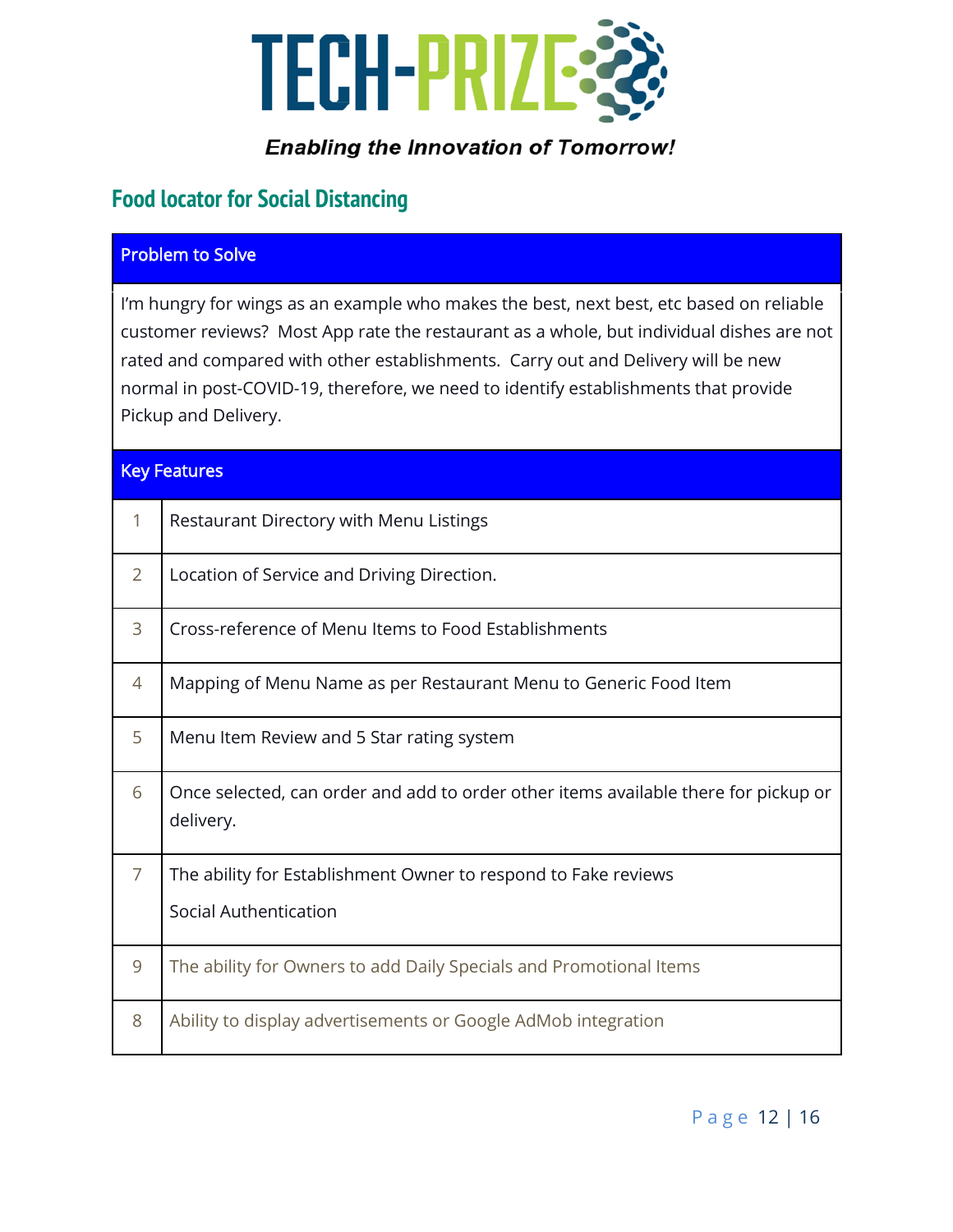

# <span id="page-12-0"></span>**Green (Smart) Building / Campus Calculator**

|                | <b>Problem to Solve</b>                                                                                                                                                                                                |  |
|----------------|------------------------------------------------------------------------------------------------------------------------------------------------------------------------------------------------------------------------|--|
|                | In Racine, we have many old structures and buildings that are using more energy than<br>needed. Simple upgrades can save costs and reduce environmental impact.                                                        |  |
|                | <b>Key Features</b>                                                                                                                                                                                                    |  |
| 1              | <b>Smart Sensors Integrations</b>                                                                                                                                                                                      |  |
| $\overline{2}$ | Report and track power usage at all hours                                                                                                                                                                              |  |
| 3              | Directory of Government Agencies and Business that help Energy Utilization                                                                                                                                             |  |
| 4              | Recommend improvements for sectors, wings, buildings to reduce heating/air<br>conditioning/lighting needs and then once approved implement, this is across<br>many different types of controls and systems that exist. |  |
| 5              | Show the savings Calculator / Calculate Environmental impact based on Energy<br>Saved                                                                                                                                  |  |
| 6              | Ability to display advertisements or Google AdMob integration                                                                                                                                                          |  |
| $\overline{7}$ | Display Alerts during abnormal Utilization                                                                                                                                                                             |  |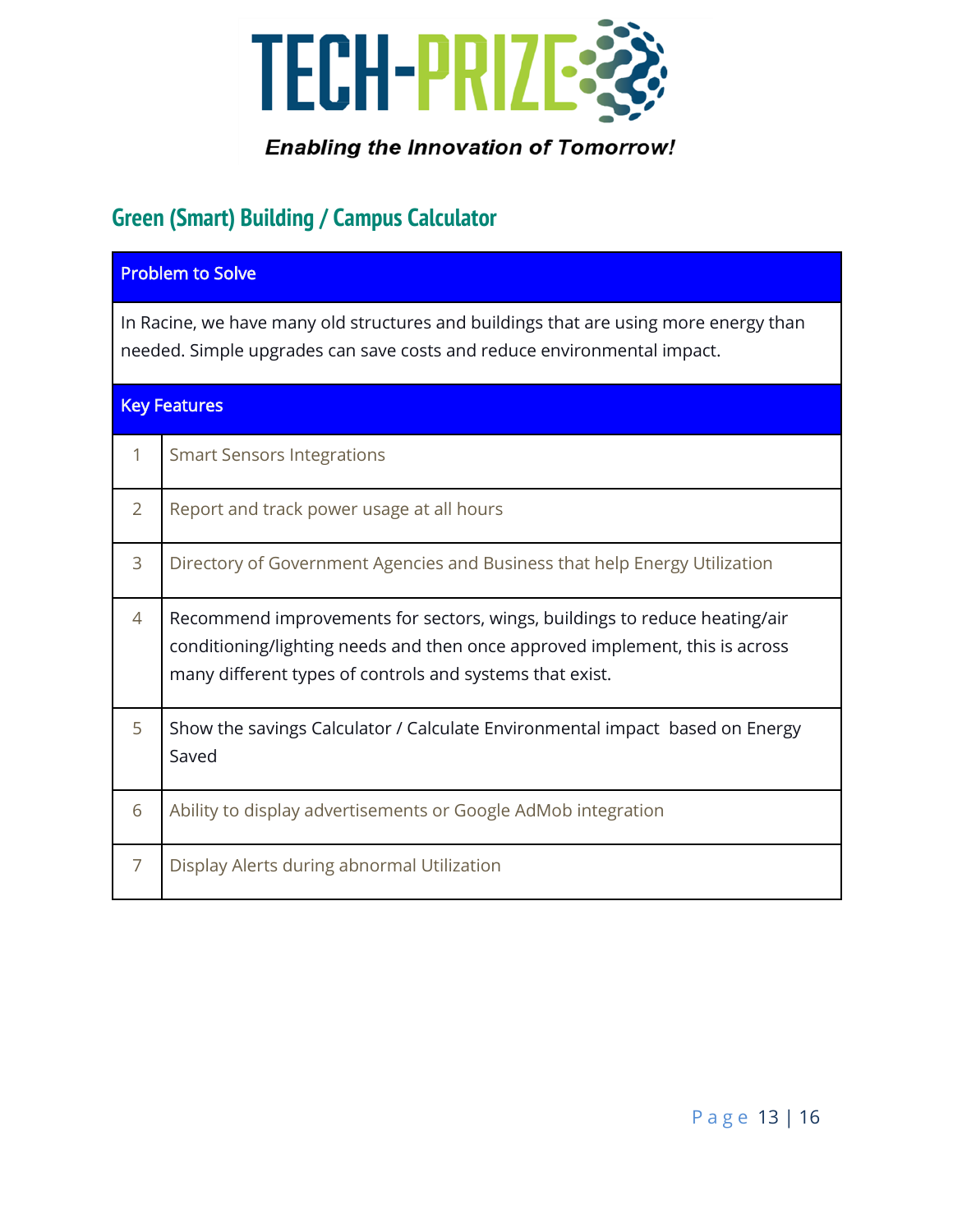

# <span id="page-13-0"></span>**Bus Tracker for RYDE**

| <b>Problem to Solve</b>                                                                                                                                                                  |                                                                                                   |
|------------------------------------------------------------------------------------------------------------------------------------------------------------------------------------------|---------------------------------------------------------------------------------------------------|
| Public transport and Shared Ride is a sustainable alternative or only option for many<br>Racine Citizens. But one has to go through too many apps or websites to get the best<br>option. |                                                                                                   |
| <b>Key Features</b>                                                                                                                                                                      |                                                                                                   |
| 1                                                                                                                                                                                        | Interconnect three or more options such as Bus, Uber, Lift, Bicylices, Scooters,<br><b>Trains</b> |
| $\overline{2}$                                                                                                                                                                           | Ability to enter in your pickup location or present location and the destination,                 |
| 3                                                                                                                                                                                        | the app will find the fastest or cheapest method to make the journey and book<br>them.            |
| 4                                                                                                                                                                                        | <b>Bus and Train Timetables</b>                                                                   |
| 5                                                                                                                                                                                        | <b>Bus / Train Location Tracker</b>                                                               |
| 6                                                                                                                                                                                        | Ability to display advertisements or Google AdMob integration                                     |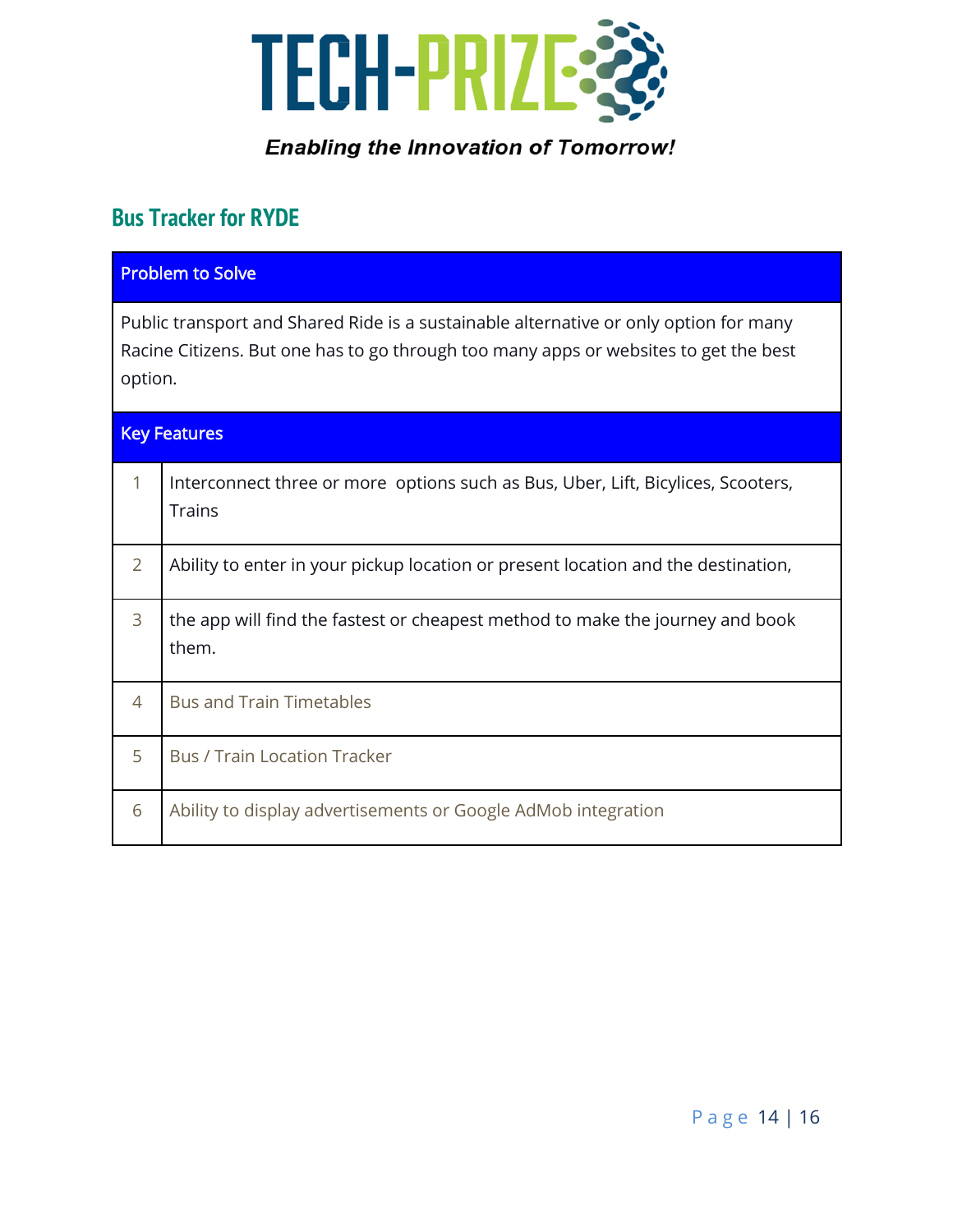

# <span id="page-14-0"></span>**Hotspot Racine**

| <b>Problem to Solve</b>                                                                                                                                     |                                                                                    |
|-------------------------------------------------------------------------------------------------------------------------------------------------------------|------------------------------------------------------------------------------------|
| COVID-19 has demonstrated the lack of internet access in the community. The local<br>businesses can provide free WI-FI and be rewarded by improved business |                                                                                    |
| <b>Key Features</b>                                                                                                                                         |                                                                                    |
| 1                                                                                                                                                           | Location map and driving directions to the nearest business that offers free Wi-Fi |
| $\overline{2}$                                                                                                                                              | The ability for businesses to provide their information                            |
| 3                                                                                                                                                           | The ability for vendors to manage their Data                                       |
| 4                                                                                                                                                           | Ability to display advertisements or Google AdMob integration                      |
| 5                                                                                                                                                           | <b>Bandwidth Tester</b>                                                            |
| 6                                                                                                                                                           | User-generated ratings                                                             |
| $\overline{7}$                                                                                                                                              | Ability to display advertisements or Google AdMob integration                      |